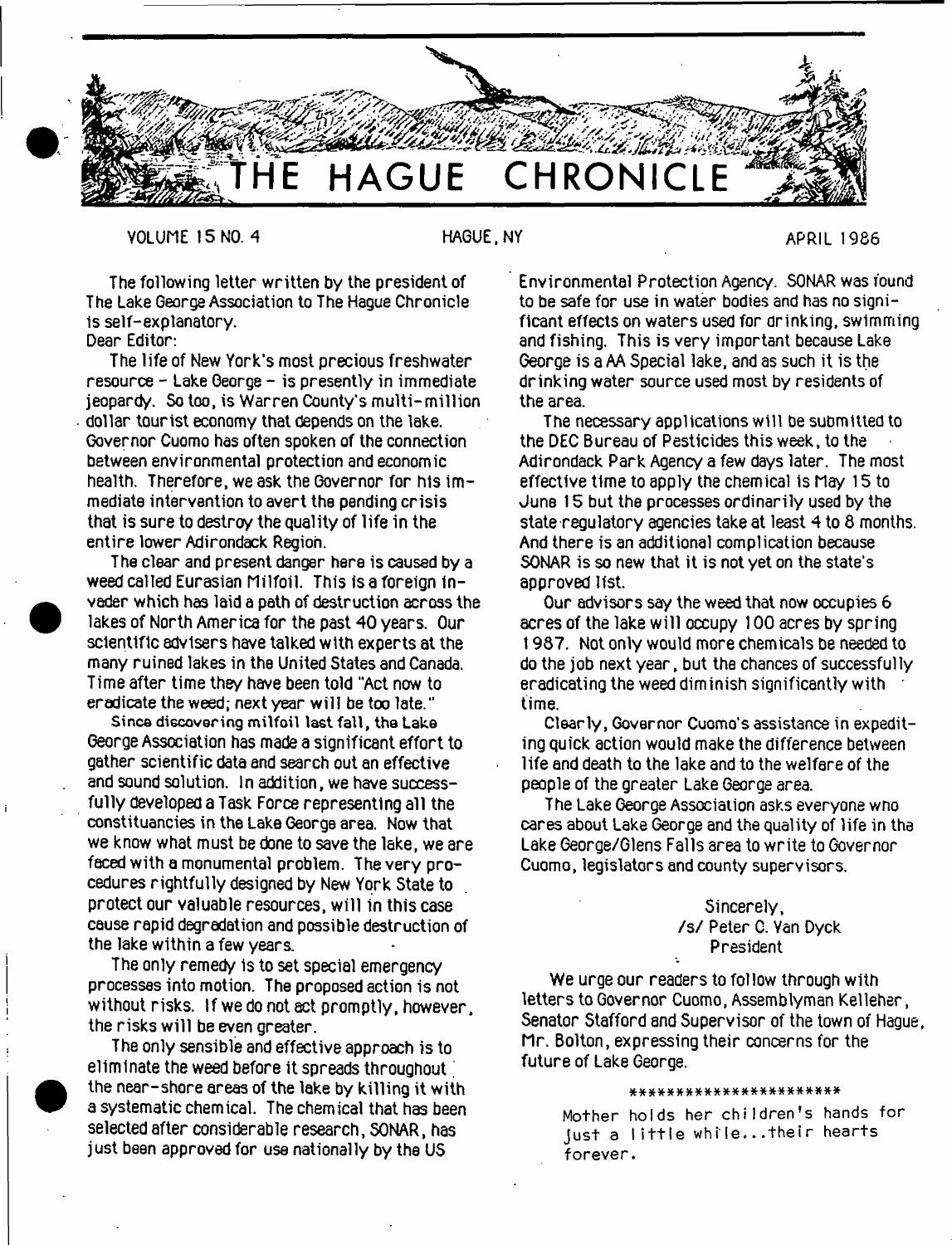$\mathcal{A}_1$ 

## FIRE DEPARTMENT **MARCH**

 $\ddot{\phantom{0}}$ 

| Ambulance Runs Man Hours |                      | 91       |
|--------------------------|----------------------|----------|
|                          | Miles<br><b>Runs</b> | 546<br>5 |
| Fires: NONE              |                      |          |

 $\mathbf{1}$  ,  $\mathbf{2}$ 

 $\mathcal{A}$  , as a positive set of  $\mathcal{A}$  , and

Next meeting: May 5 at 7:30 PM - Firehall ...Joanne Stormer

# AMERICAN LEGION

Regular meeting of Hague Post 1538, American Legion, w ill be held at the Legion Home on Wednesday May 7, at which time past State Commander H. 6. Burleigh will install the following newly elected officers for 1986-87: Commander, Al Hanley; 1st V.C. Evert Lindquist; 2nd V.C., Cecil Whitford; Adjutant Ray Laundree, Service Officer Joe McCranels; Chaplain Ken McLaughlin and Sgt. at Arms, George Byrnes. All members are urged to attsnd, and refreshments will be served following the meeting....BAC

#### 6TH GRADE SCIENCE FAIR

On March 24 the Sixth Grade of the Ticonderoga Middle School held its annual Science Fair. These students demonstrated a great deal of Knowledge and initiative in their various projects. The students from Hague who participated in the fair and their projects were: KRISTEN RUSSELL - Endangered Species; NATHAN LaCOURSE - Spiders; RAY-MOND HOLMAN - Ducks; TONY DeFRANCO - Peregrine falcons; EUGENE 8ARNABY and CHAD DUNKLEE - The Everglades; JUSTIN WATTS - Snakes; CAROLINE DYKSTRA and TIEAH 6AUTREAU - African Animals. Congratulations to the above students on their excellent presentations...DJH

# NCCC SERIES

The first presentation in the April Mental Health Film Festival was the play "The Belle of Amherst", a one-woman play presenting Emily Dickinson, played by Tanny Dumas. It was well attended. The next production Is the film "Miles to Go - a Women's Wilderness Journey" on April 16; "AJury of Her Peers" on April 23 and "All of Our Lives - Women in their later Years" on April 30. All films are at 6:30 PM

This series presented by North Country Community College deserves a large audience, not only because It  $\triangle$  is a fine addition to the arts in this area, but because it offers entertainment, plus lively mental calistentics.. B DG

## HELP WANTED

The Chamber of Commerce needs someone to run a movie projector for movies in the Town Park this summer. For more information call Linda Coffin 543-6677. ...KS

# LITTLE LEAGUE

Registration for Hague Little League and Babe Ruth League baseball will be held at the Silver Bay General Store starting April 9, 1986. Boys and girls between the ages of 8-12 for Little League and 13-17 for Babe Ruth should bring a birth certificate for proof of age. SS

#### P.T.O. FUN DAY A HUGE SUCCESS.

The P.T.O. Fun Day held at the Middle School on April 12 netted the playground equipment fund over \$5500. There was a huge turnout and everyone seemed to be having a wonderful time. This was a great effort put on by an incredible number of volunteers - parents, teachers, preachers, lawyers, and plain ordinary interested citizens in the community. Already the committee is thinking in terms of the second annual PTO Fun Dayl

# HAGUE HISTORICAL SOCIETY

The Hague Historical Society w ill hold its first meeting of the year at the Hague Baptist Church Annex on Wednesday, April 16 at 7:30 PM. The program is a si ide presentation by Greg Furness, State Manager of Area Historic Sights. All are welcome to attend.

## HAGUE SENIOR CITIZENS

At the March 22 meeting 17 members attended and mada plans for a spring luncheon. This will be held at the Baptist Church annex on April 22 at 12 pm, our next regular meeting day. Bring a covered dish and a friend, if you like. Let's make this as successful as our Christmas luncheon. We discussed a trip to Hildene, Todd Lincoln's home in Manchester, Vt for some time in May. Details will be announced on April 22...GL

\*\*\*\*\*\*\*\*\*\*\*\*\*\*\*\*

If I had but two loaves of bread I would sell one And buy Hyacinths For they would feed my soul...The Koran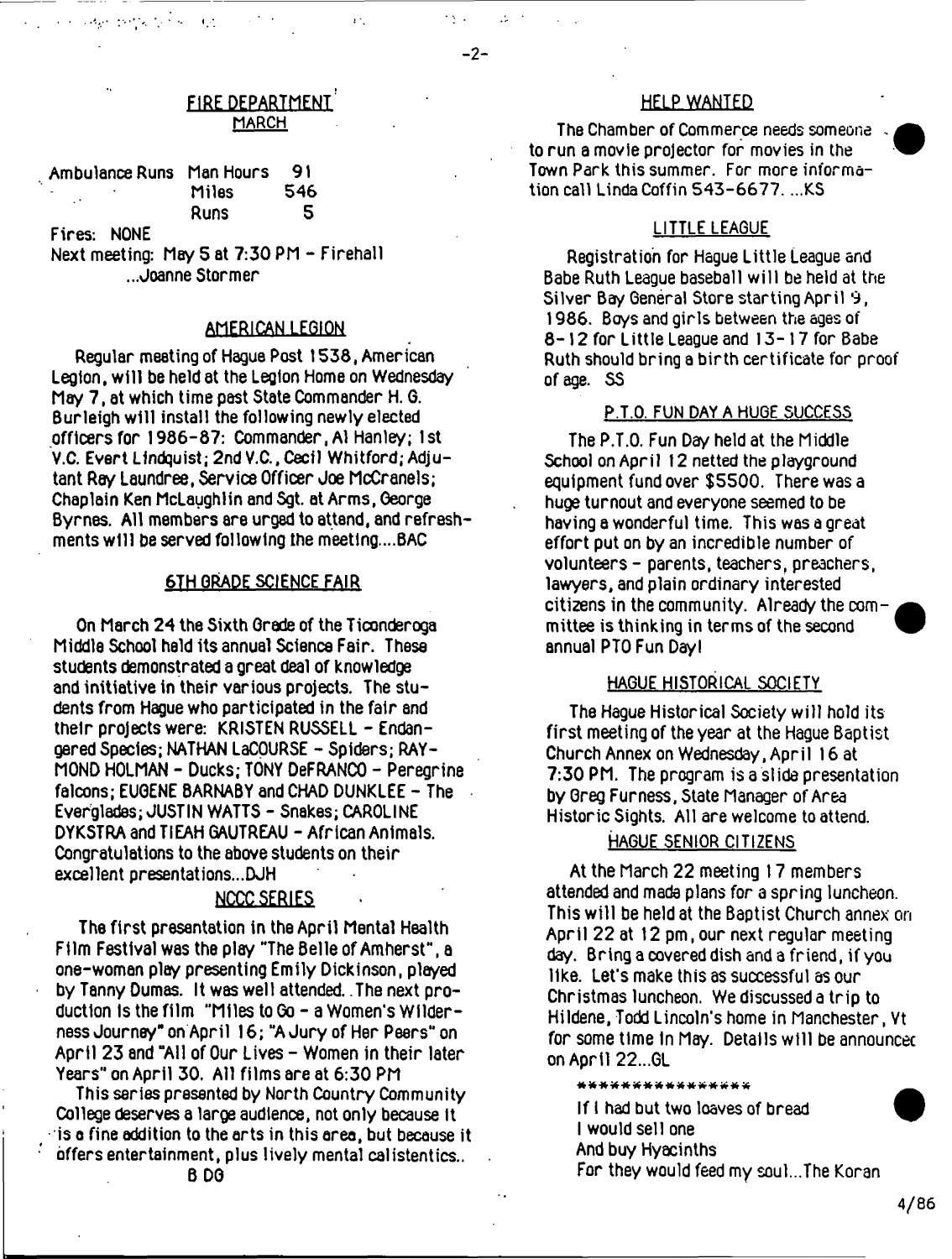#### PLANNING BOARD - 4/3/86

**-3 -**

Two new members were welcomed to the Planning Board; Kathy Santaniello and Bruce Robinson. Their appointments were made by the Town Board.,

The minutes of the previous meeting were approved with the following corrections: 1. Mrs. Elizabeth Smith, rather than Virginia Smith, is the legal owner of the Smith property on Dodd Hill Rd. who must give written approval for the conversion of her one-family residence to a two-family residence; and 2. a letter written by Mrs. Preaudat objecting to a presumed junk yard operation should have read, "on the Hollow Road property of Kenneth Smith, Sr., near her residence" rather than on the property of the Smitns on Dood h ill Road. These discrepancies were also in last month's Chronicle article on the Planning Board meeting.

The Board heard the report of the site plan review committee concerning egress and ingress to Dr. William S. Jones\* property at the north end of Tongue Mt. A new entrance way is to **De** constructed so that the three newly created lots w ill not have to use Mr. Pucek's entrance as a means of access. State approval for the new entrance has been obtained and the site plan review committee concurred that the visual site line from the proposed new entrance w ill provide a safer means for ingress and egress. As soon as the three attorneys involved in these properties agree on the actual language to be written into the new deeds (specifying that the existing right of W3y across Mr. Pucek's land granted to Dr. Jones at the time of purcnase from Mr. Pucek is for the use of emergency vehicles only, and that Dr. Jones w ill erect a suitable crasn gate on his side of the property), the Board will unanimously approve the proposed subdivision. (Note: Increasingly, the Planning Board is hearing proposals from legal counsel rather than from property owners. The Board does not have the Town Attorney at its regular meetings, but mey seek legal advice prior to final approval of its decisions.)

The matter of junk cars throughout the town was addressed and the need to bring in a crusher to rid the countryside of these eye sores should be done as. soon os possible. Thereafter, violators of the town's ordinance regarding junk automobiles should be strictly enforced. The ordinance reads: "No individual junk automobile may be so located as to be visable from public roads, trails, or boat or canoe routes, or from neighboring properties.

Robert Katzman. attorney and developer of Arcarty Bey Estates again presented plans for Locust Inn Development to consist of 8 townhouses (2 groups of 4). The Board questioned proposed set-backs from the Hague Brook of far less than the required 50' minimum allowed and ' also the legal aspect of the subdivision plans that were approved In 1979, but as yet, not yet in existence. The Board expressed the opinion that the lot subdivision was probably vglid but that the building locations do not conform to our present standards. Mr. Katzman expressed that, in his legal opplnion , the set-backs are legal. The Board w ill request Town Attorney John Gilvestri's advice on this matter...AC

#### TOWN BOARD MEETING 4/8/86

In the first order of business at the April 8 meeting of the Town Board Supervisor Bolton read a request from • the Fish and Game Club for permission to locate the food' concession at the town park on the following dates: Bass Tournament, June 21 & 22; Hague Fair, Aug 2 *&* 3; Pro-Am Bass Tournament, Sept. 27 & 28. Approved.

New York Planning Federation w ill hold a Land Use Planning Workshop on Tues., Apr il 15 and Tues., April 22 in Ticonderoga at the Civic Center. Our own Planning Board Cnalrman, Fred LaPann w ill be a speaker.

A letter from Warren Anderson, Majority Leader of the NY Senate, stressed again the serious problem the towns are facing witn expensive liability insurance premiums. He states it is difficult to get legislation through the House (passed by Senate on 2/11/86) with Gov. Cuomo & House Speaker Stanley Fink refusing to allow a vote. Our own Hague Insurance runs out next month but Dick Bolton assures us we w ill be fully covered by the state pool comprised of 40 companies who have oombined to cover towns that can no longer afford this expensive insurance.

The State of NY has informed the Planning & Zoning Boards of the impact of municipal zoning (or lack of it) for satellite dishes that are becoming a problem for many communities.

Our committee reports: Highway Informs us that specs are in on new 1 -ton truck and Dan Belden, Highway Supt. would like to put out bids. Approved. County vouchers have been signed for snow removal. General clean-up has begun In the town park and buildings and grounds. The new park slide has been installed.

New business includes: 2 resolutions by Supv. Bolton relating to the Pharaoh Lake APA designation (Wilderness) which were passed unanimously by the Board, in essence these were: (1 ) Hague agrees with recommendations to change the designation from Wilderness to Wild Forest - Wilderness being too restrictive. (2 ) Transferring \$500 from our General Fund to Joint Planning. This money w ljl go to help the Town of Horicon in the Pharaoh Lake action they have taken against APA. Copies of these resolutions are being sent to the following. Commissioner Henry Williams, Department of Environmental Conservation; Assemblyman Glenn Harris; Assemblyman Kelleher; Senator Stafford; and Governor <u>Cuomo, ... , ... , ... , ... , ... , ... , ... , ... , ... , ... , ... , ... , ... , ... , ...</u>

If the APA continues to call Lake George a wetland it will be difficult for ENCON to issue the necessary permits for chemical use in the fight against m ilfoil. (Last month we had several articles apprising you of the importance of OUR getting involved. Letters can be written to the legislators underlined above, letting them know how we feel about removing all stumbling blocks in the effort to clean up milfoil in the lake before the problem becomes more difficult to solve.

There is a good possibility the Beachside Motel may become a Town Center when and if negotiations now in progress between the Town Board and Linda and Michael Coffin, owners, are complete.

Our Neighborhood Watch signs are to be ordered. ...GL

**4/86**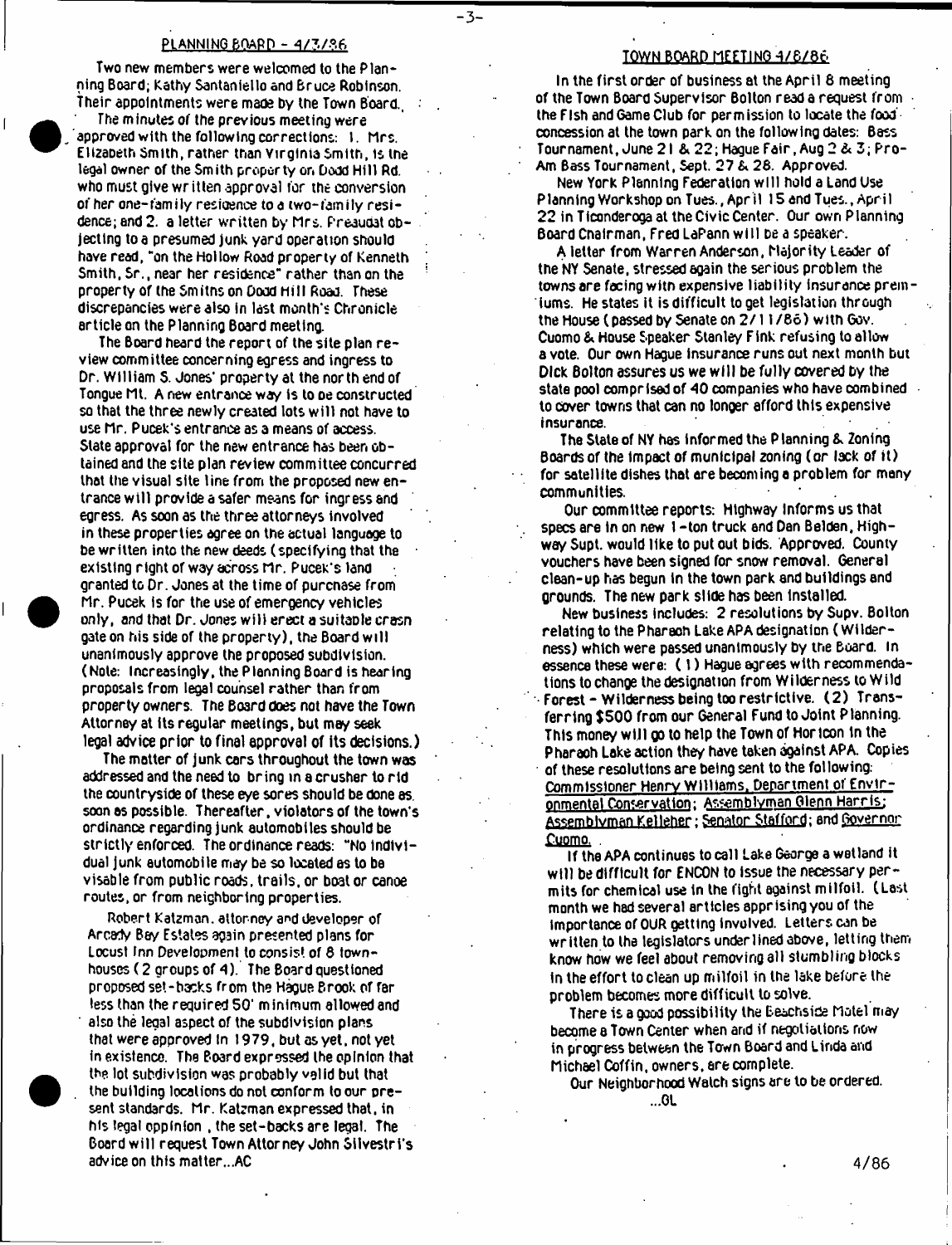# FOURTH MARKING PERIOD HONOR ROLL FWI SEEKS TO ANALYZE WELL WATER:

**- 4 -**

The following Hague students have been listed on the honor roll for the fourth marking period in the Ticonderoga High School:

First Honors: ROBERT 6AUTREAU; RENEE LA . ROCK; LANA ROSS; BONNIE SWINTON.

Second Honors: THOMAS DORSETT: NOELLE FORT; TONYAGOETSCH; JOHN HAYES; CATHERINE MEOLA; JANET ROSS; FRANK SERDINSKY; TAMMY YAW.

The staff of The Hague Chronicle salutes these students on their excellent achievement.

# \*TIS THE SEASON '

In keeping with the custom started several years ego, The Hague Chronicle plans to publish for the next two months ( May and June) listings of those who are looking for summer jobs, and what kind, and also those who are looking for helpers during the spring and summer. Be sure to include your name, address, telephone number, kind of job you can oo and any other pertinent Information.

#### THE HAGUE CHAMBER OF COMMER CE

The Hague Chamber of Commerce announced that for the fith consecutive year, the New York State Bass Federation requested that Hague host their kick-off tournament. The tournament, jointly sponsored by Warren County Tourism and Hague, has become one of the highlight activities . In this area for sportsmen and families. This year the tournament w ill be held on June 2 i and 22. in keeping with the spirit of making the tourna ment weekend one in which the entire community can participate, many displays and events are planned in the town park. The firemen will also  $\overline{\phantom{a}}$ have a steak roast Saturday , June 2 1. All era invited. .

To help off-set the costs of putting the event on and the need to raise prise money for the fishermen, donations would be sincerely appreciated. They may be sent to: Kathy Santaniello, treasurer of the Chamber of Commerce, Rt 9N, Silver Bay, NY I2874....TMJ

# \*\*\*\*\*\*\*\*\*\*\*\*\*\*\*\*\*

SIGNS OF SPRING - Ray Monroe, Graphite spotted a robin on March 18. Can anybody better that?

The quality of Lake George water has receiveo a lot of publicity lately.

As a result, more and more people are asking what effect such things as acid rain and increased development will have on the lake water. The accuracy of answers to these critical questions is greatly auvanceo by input from the scientific community.

With this in mind, RPl's Fresh Water Institute (FWI) has begun a project to examine the ground water that enters Lake George. FWI seeks to determine:

 $-$ -how much of Lake George's water reaches the lake through springs on the lake floor.

 $---$  if that water helps neutralize the effects of acid rain.

— what effect the surrounding geology has on the amount and quality of ground water entering the lake.

The answers may come in part from analysis of water samples to be taken from wells and springs around the lake. Thus, the FWI seeks to contact Lake. George Basin residents who get their water from a dug well, drilled well, or spring. FWI wishes to arrange a convenient time in the next year when a scientist could take a small water sample to be analyzed for its mineral content.

Anyone willing to participate in this study is asked to send a post card to the RP1, FWI, Troy, NY 12180 indicating his/her water source location, time of year convenient for a sampling date, name, address and lake telephone number.

From Lake George Assoc. News 1985 Annual Report

#### PHOTOGRAPHS WANTED

The color brochure, published by the Hague Chamber of Commerce, is being updated. The brochure is widely distributed and it is intended to reflect images of Hague - both summer and winter. Anyone who can furnish an appropriate sketch or photograph or would like to participate 'in the brochure's preparation, please contact: Tom James, Rt. 9N, Silver Bay, NY 12874...TMJ

Just when a mother thinks her work is done she becomes a grandmother.

» \* £ \* X X X \* X \* X X \* \* « X X \* ttX # X X # X X X X X X

**4/86**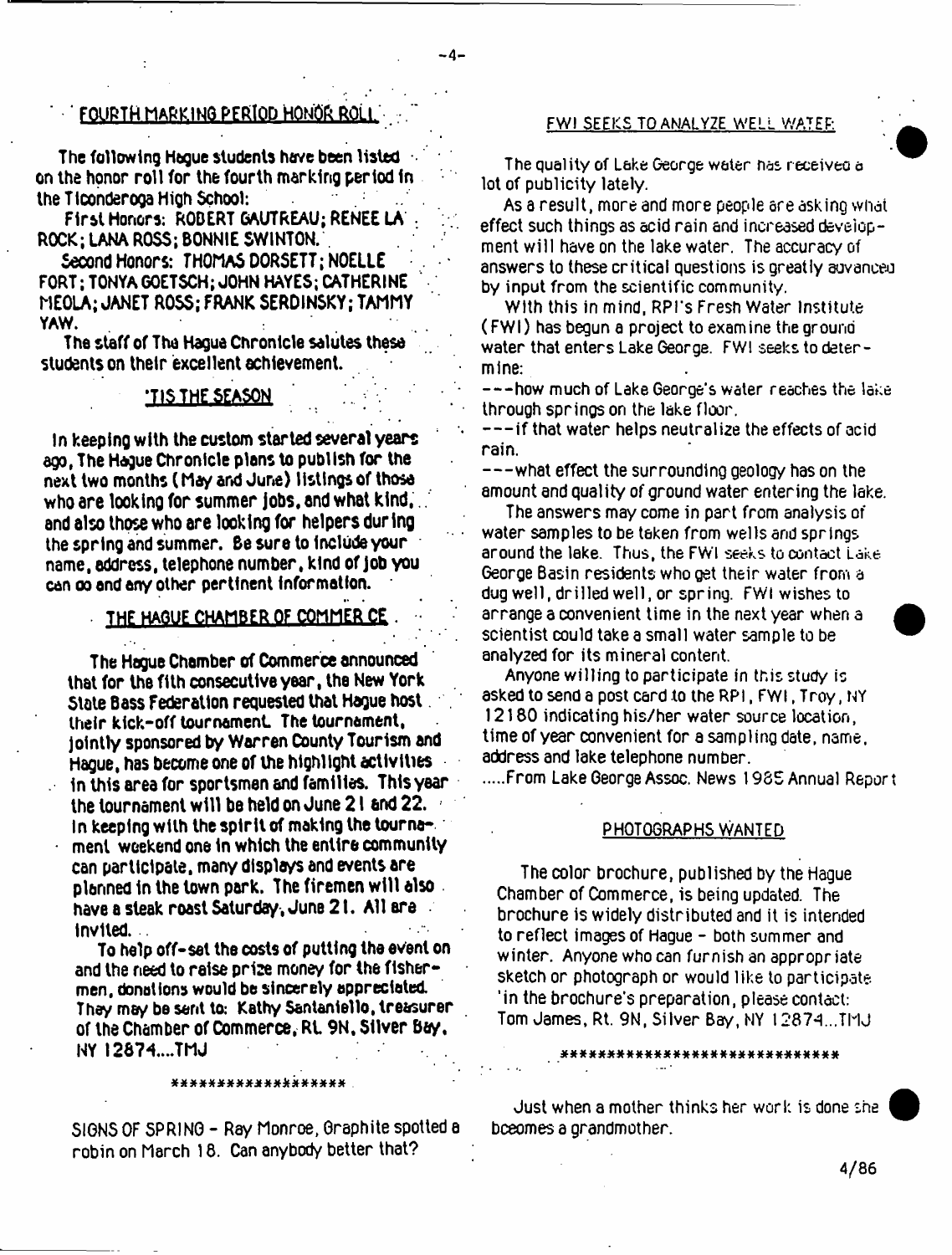# SPECIAL TOWN BOARD MEETING - 3/25/66

the specie! meeting on March 25, Kathy Sen- $\blacksquare$  to, Silver Bay, was appointed to the Planning Board to replace Jack Carney.

Among other items included on the agenda were the following:

In old business: The Bass Tournament originally scheduled for Oct. 4 and 5 has been changed to Sept. 27 and 26.  $\mathcal{I}_{\text{max}}$ 

Our HUD application has been accepted for review. Don Corliss, ENCON, thanked the town for our maintenance of the cross country ski trails at Rogers\* Rock Campsite; also for making the lake accessible to fishermen at that site.

In new business: after Oct 1, 1965 appointed or re-appointed members of Assessment Review Board must have mandatory training end certification. This training and certification to be renewed every five years. Every member must be certified by Grievance Day, 1966.

Warren County has hired engineer Russell James, consultant, to lead us through the permit process for the eradification of M ilfoil in take George. ( Last month's Issue showed you how important an issue this 1s)

V A Field Service program Is being reactivated to keep communities informed on private land problems. and APA plans and activities. Representatives w ill be at the towns from time to time to help any individual with questions that they m ight have.

Possibility of tying in with Ticonderoga sewer system was explored...GL

# ASSESSORS' CALENDAR

Assessment Inventory and valuation data is available for examination and review. This information will be used to establish the assessment of each parcel which w ill appear on the tentative assessment roll of the town. Information may be reviewed In the Assessors' Office in Town Hall on April 17 and 18 between the hours of *A* end 6 pm. Please call 543-6161 for appointment

A copy of the tentative assessment roll is in the Town Hall for examination. The assessors will be in attendance with this roll on May 5 and May 9 from 8 AM to 12 noon and from 1 pm to PM, and on May 12 from t PM to 9 PM.

FPM, and on May 12 from 1 PM to 9 PM.<br>The Board of Assessment Review will mee<br>May 20 between the hours of 4PM and 8 PM. The Board of Assessment Review w ill meet on

## VIEWPOINT

On March 4, 1986 while 1 wes on volunteer duty at the hospital, a burglar brazenly broke into my home and stole jewelry end silver which was of great sentimental value to me. Summer cottages have long been a target of burglars, most regrettably. However, it is becoming more commonplace to hear about local residents' homes being burglarized. Last year about this time Malcolm Grimes lost five TV sets and a lot of plumbing fixtures from his By-Water Cabins. The reward of \$500 still stands for information leading to the arrest and conviction of the culprits in that case.

I am also offering a reward of \$500 for the return of my property.

In a recent letter In the Press Republican, tne writer stated, "It is time we rid ourselves of the criminal elements who in the end hurt each and every one of us in our community." They ere my sentiments exactly.

A number of houses in the Split Rock Road vicinity have been broken into within the past few months. I have spoken to several of these people and ell of the break-ins have been reported, not none solved.

Somehow we es citizens must stop this type of crime in Hague. Do you have any suggestions? ...Dorothy J. Henry

#### RECENT CASES IN HAGUE COURT

Joseph Denno, Hague, was brought before Judge Kenneth Yaw on disorderly conduct charges resulting from destruction of property at the Beachside Cave. He was fined \$ 125.00 with a \$60.00 surcharge and charged \$58.60 for restitution for a broken window end door.

Leslie Swinton and Mark Ross were brought before the judge on a charge of unlawfully dealing with a minor. This charge was reduced to disorderly conduct and each wes fined \$ 100 plus \$25 surcharge.

Mike Connery, Ticonderoga, plead guilty to charges of speeding in Hague and was fined \$ 15 plus \$10 surcharge.

#### **NOTICE,**

- American Legion has flags for Memorial Day - 3x5 nylon or cotton. Contact Ray Laundree 543-6675, or any Legion member.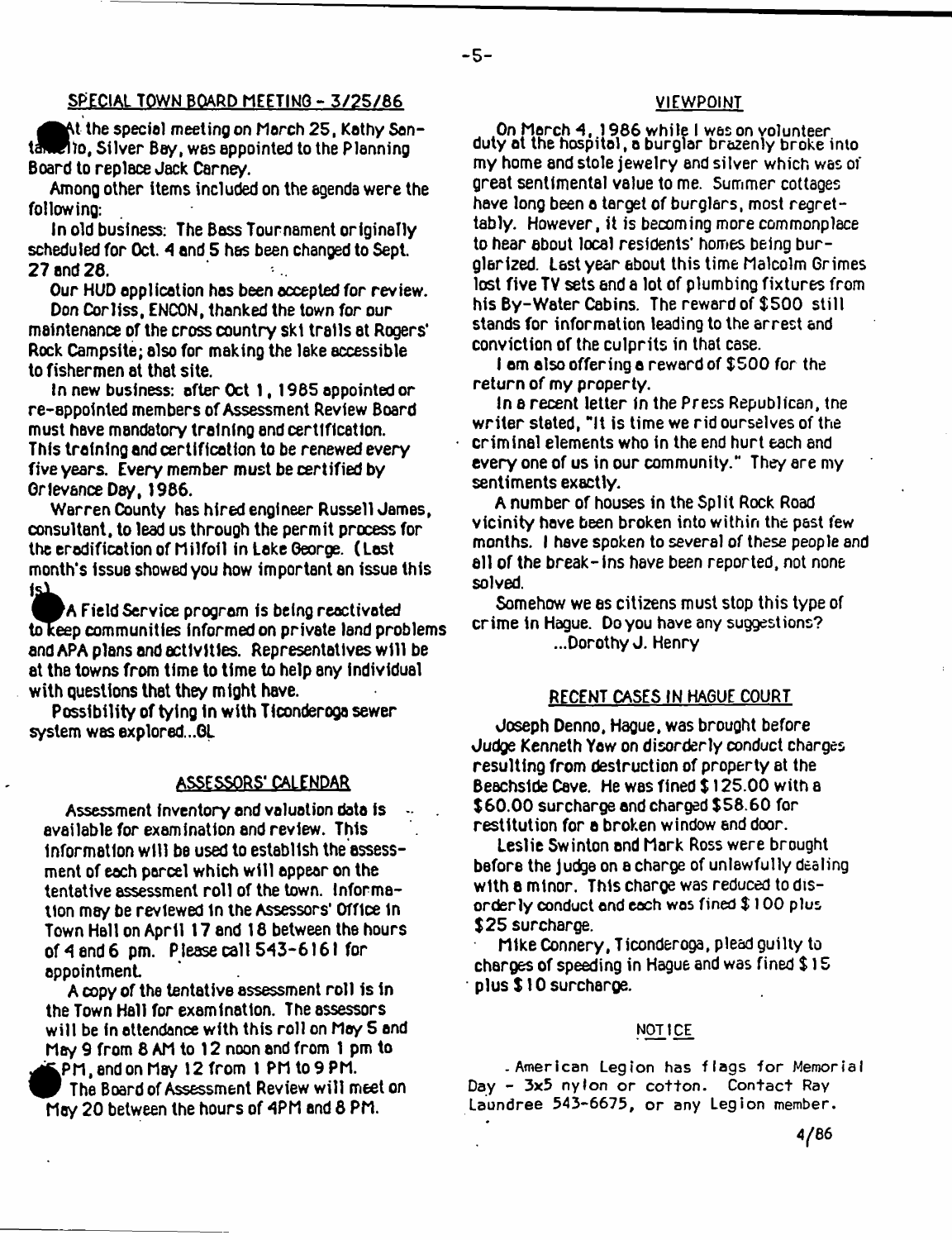#### WILLY C's WEATHER NOTES - March/April

March produced one more really cold night after last month's issue. This occurred on the 21st when the temperature hit  $+3 - 1/2$  degrees F. After the 28th it did not go below freezing for a week. Warm spells like this wreaked havoc in the maple sugar industry throughout the northeast. We hit 70-1/2 degrees F on the 30th, the highest temperature so far this year. We had 9" of snow in March and 2.8" of rain. Total snowfall for the winter of 85/86 through April 1 Oth is 86" at lake level. March 26 and 27 saw our first robins and mourning doves plus a steady parade of Canadian geese, all pushed along by a steady south wind.

We picked up 1 hr. and 45 min. of daylight in March. The relatively warm days and nights we had the last week in March produced a good steady thaw with snow gone by the end of the first week of April and little to no flooding. Some cellars, however, were a problem. There were some roof collapses in the area due to our abundant snowfall this winter. Mostly sheds and garages, but unfortunately one house on the road to Ti. There is also much tree and limb damage caused by the snow. Because there was little to no frost, mole activity has been extensive throughout the area.

At the northern end of the lake the ice went out sometime during the night of April 1st. It went out with little to no fuss. Northwest Bay was about a third full of ice on April 9th, but the rest of the lake was clear, Fishlng guide boats were out on the 2nd.

April so far has been typical. A day here and there with sun and warmth, then clouds, snow showers and cold. Had a thunderstorm the night of the 8th.

The water level at the 2 ft. level is 38 degrees F. The crocuses are pushing up and everyone here is looking forward to warmer weather.

# HAGUE FISH AND GAME CLUB

The Hague Fish and Game Club and the Warren County Fish Hatchery in Warrensburg announced that two hundred rainbow trout wil be stocked in the Hague Brook. All trout stocked range' from ten to fourteen inches and generally average 1 /2 to 3/4 pounds. Trout are stocked out three or four times during the spring from mid-April to early June...TMJ

#### \*\*\*\*\*\*\*\*\*\*\*\*\*\*\*

And the spring comes slowly up this way. **. . .C h r is t a b e l. Part i.**

#### HAGUE WINTER CARNIVAL COMMITTEE

**6**

The Hague Winter Carnival Committee, followinga very successful carnival, wishes to extend sincere' appreciation to all who donated their time and talents. A part of the proceeds w ill be used to buy a new power amplifier for the public address system Additionally the committee sent a check for \$50 to the Hague Fire Department and a check for \$50 to the Beste Scholarship fund.

Others wishing to help out the Fire Department can send their check to: THe Hague Fire Department Rt. 8, Hague, NY 12836.

For those who would like to aid some of the local students in meeting college expenses, contributions to the Beste Scholarship Fund may be sent to: Rudolph Meola, Rt.-9N and Rt. 8, Hague, NY 12836.

The next meeting of the Hague Winter Carnival Committee is Monday, April 21 at 7:00 PM in the Town Hall. At that meeting officers will be elected for the 1987 carnival. New committee members are needed to help with carnival events. Come on and help. You w ill find that putting on a carnival can be a lot of fun. Help is needed with several activities: dance instruction for the Snow Queen event, publicity, judges for the snow sculpture contest, ice auger contest, chain saw contest, event registration, advertising and mailing activities and many other jobs. Your help is needed and appreciated...TMJ

# **REFLECTIONS**

From the story of Molly and Ruby to a poem Time Doesn't Exist by Charles Ser ianni, one is treated to a great variety of creative writing in this first issue of REFLECTIONS. Molly and Ruby are chickens in a delightful tale by Barbara Dunn Coons called The Disappearing Chickens.

REFLECTIONS is the literary magazine published by the Ticonderoga High School and the community. A generous grant from International Paper Co. Education and Community Program, has made this possible as is stated in the Acknowledgement.

As noted in last month's Chronicle, Renee La Rock, Hague's 1986 Winter Carnival Queen, won first place for her one act play entitled Ringmaster. The setting is a circus tent and the Dramatis Personae are - "Danny: a headstrong but lovable 9 year old boy" and the "Ringmaster - owner of the circus. Getting on in years but definitely not senile."

This is a publication for all age interests and can be purchased at the Book Mark in Ticonderoga....MB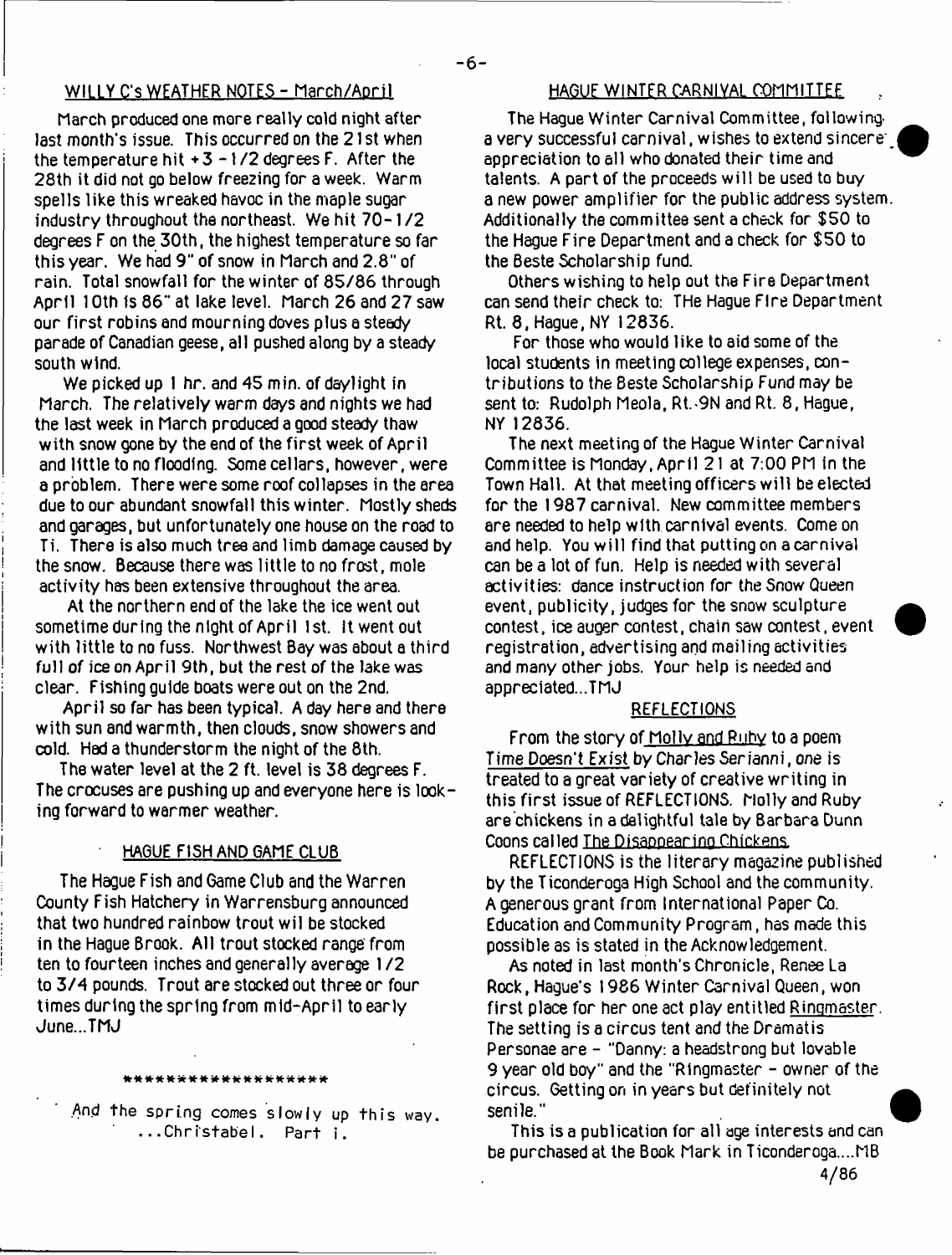#### 50UNDINQS

- ${\tt BORN}$  A boy . James Patrick Keith, to Jeffery and Lisa Butcher of Edgewater, MD, on February 23. Proud grandparents are Mr. & Mrs. Ambery M. Butcher, Silver Bay. .
- ENGAGED r Barbara J. Butcher, daughter of Mr. & Mrs. Ambery Butcher, Silver Bay, to Mark T. Berry, son of Mr. & Mrs. Richard Berry, Harrison, Maine. Wedding will be on September 27,. 1986 at Silver Bay.
- MARRIED Gilbert Engler, son of Mr. & Mrs. Howard Engler, Hague, to Cynthia M. Martin on March 8 . in Charlottesville, VA.
- DIED Anne M. Hembrooke, 82, a former summer resident of Hague, on February 4 in Lakehurst, NJ. Surviving are a daughter, a son and ten ; grandchildren^
- DIED Arthur Engler, 89, former summer resident of Hague, at his home in Short Hills, NJ on March 18. He is survived by his wife, Barbara, a son, four 1 brothers and two sisters.
- DIED Frederick J. LaPann, 74, of Ticonderoga on April 7,1986. Survivors include his wife and two sons, Lawrence, Ticonderoga and Frederick LaPann, Hague, four grandchildren end one great-' grandchild.
- At the Honors Convocation Banquet at Skidmore Col- lege on April 4 KATHI HUDAK was awarded the Herman Joseph Muller prize, given to the outstanding senior major in the Department of ; ' Music. Dinner preceded the award ceremony. Kathi has just received notification that she has: been accepted at Alfred University for the fall . semester in a 2-year program in Student Development which w ill lead to a Master's Degree. Kathi is the daughter of Mr. & Mrs. Richard Hudak of Graphite and is a graduate of the T1conderoga High School, class of 1982. Her parents were guests at the dinner and convocation. :

SOUNDINGS column depends on our readers' input. Please let us hear from you.

Our esteemed editor, MARGARET BRODERICK , and her husband. JIM w ill celebrate their 50th anniversary on April 18. The entire Hague ; Chronicle staff congratulates the Brodericks on reaching this milestone in their life. They .have parented two sons, who in turn have made them the proud grandparents of four. HAVE A •WONDERFUL DAY, MIG AND JIM. Hope the next 50 years will be just as happy for you.

Readers of the New York Times mayhave spotted a familiar sight when they opened the fashion supplement on March 2.\* On the inside cover was Barbara and Bill Smith's 1907 Fey & Bowen "Aida 11" in the Esteee Lauder advertisement introducing Boating Party Colors for Spring. 'As the study in the second problem and

Also featured was Estee Lauder's exclusive model, =; Willow Bay who, according to Barbara and A1 Lawrence, vused to vacation at Island Harbor House with her family. (Ed. Her grandmother, Mrs. Eugene Bey still does.) \ However, if y ou think you recognize the beautiful .blue water es being Lake George, you are mistaken . the photos were shot at Sag Harbor, Long Island! ;

# DAN BELDEN - A PROFILE

Born in Graphite, Dan Belden, our Highway Super intendent, comes from a large Hague family. His ;; mother still tlves in the same house where Den and his : ^brothers'and sisters grew up. He and his wife Janice ' have six children (4 girls and 2 boys) and one grandson." Naturally he is proud of them all, three of whom have already graduated from Ticonderoga High School and are enrolled in college.

, Dan has been superintendent for ISyears having first been elected in 1971. He is responsible for a very large part of our yearly highway budget and super vises 6 full-time and 4 part-time workers who are among the highest paid in the county. He admits winter is a constant challenge but results seem to indicate he is up to it.

Interesting to note, under his supervision our small town has up to date highway equipment - most importantly  $\pm$  all paid for, . "All of these are accomplished because our community groups work together," says Dan. In addition to these duties, he provides employment  $\cdot$ for several young men with his own careiaker business; ; Chairman of our successful carnival for .4 years ; vice-president of Chamber of Commerce; 3 years . president Werren County Highway Assoc; an unbeliev able 27 years with our fire dept; several years on both - Warren County and Hague Republican Committees and newest member of the Hague Zoning Board of Appeals, show him to be an involved member of the community 'OL.

 $\mathbb{R}^{n+1}$ 

»i

 $\cdot$  :  $\cdot$  :

1-